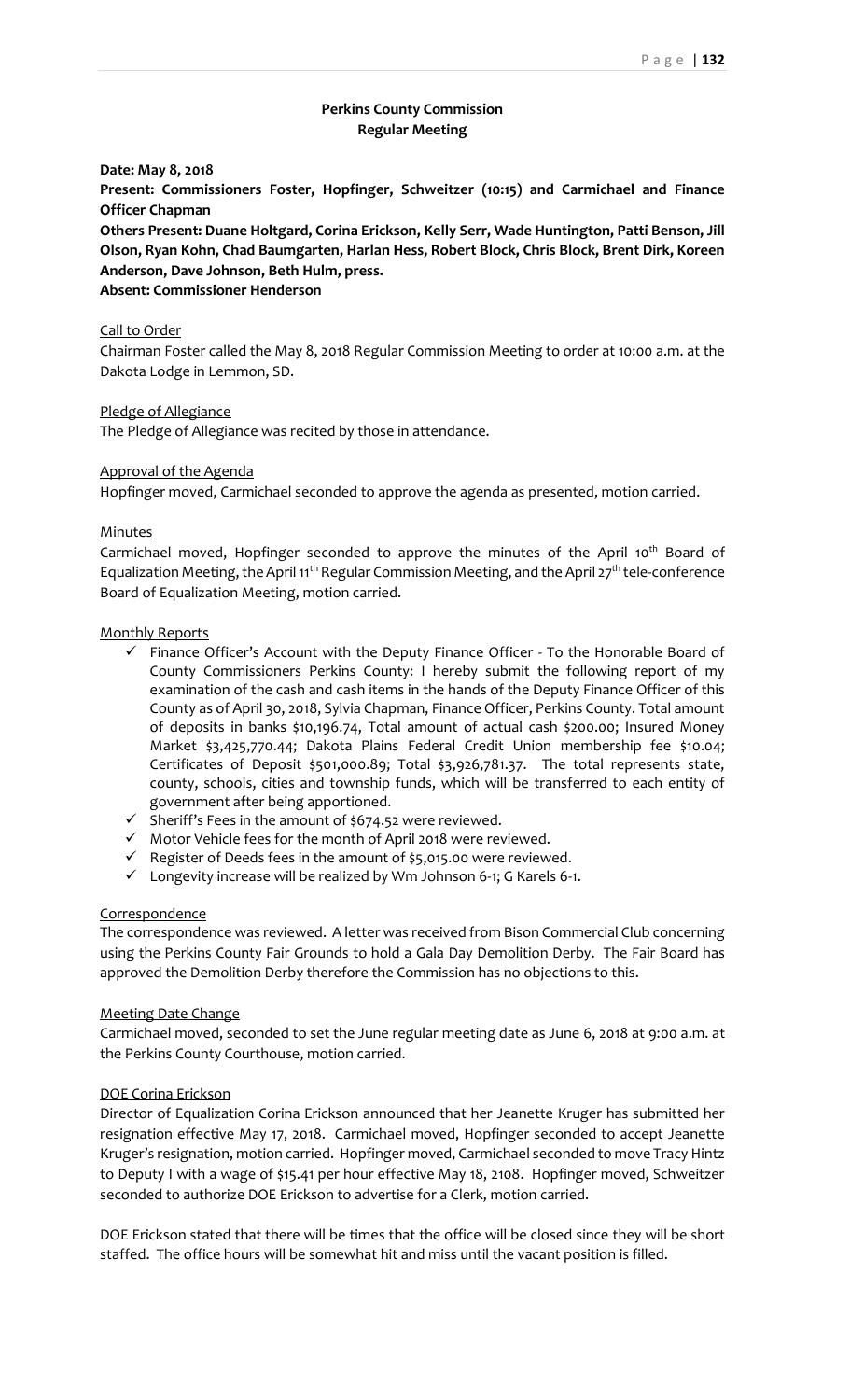Highway Superintendent

- Superintendent Holtgard gave the Monthly Project and Maintenance Report.
- Holtgard would like permission to advertise for bids on the Moreau River Bridge Project. Schweitzer moved, Hopfinger seconded to advertise for bids on the Moreau River Bridge Project to be opened on June 6, 2018 at 9:20 a.m. and 9:30 a.m., motion carried.
- A brief discussion was held on the right-of-way for the Theatre Road.
- Discussion was held on the value of the zipper. The Commission agreed to a minimum amount they will accept for the zipper.
- Keystone XL Pipeline has started the assessment on the haul route for the construction on the TransCanada Pipeline. Superintendent Holtgard has been working with the Keystone crew on a complete assessment of the potential Perkins County haul route roads.

# Liquor License Hearings

- Schweitzer moved, Hopfinger seconded to approve Wirehair Inc.'s application for a Retail (on-off sale) Malt Beverage & SD Farm Wine License, motion carried.
- Carmichael moved, Hopfinger seconded to approve K-T's application for a Retail (on-off sale) Malt Beverage & SD Farm Wine License, motion carried.
- Hopfinger moved, Schweitzer seconded to approve Smoky's application for a Retail (onoff sale) Malt Beverage & SD Farm Wine License, motion carried.
- Schweitzer moved, Hopfinger seconded to approve the 1-day Special Event License for the Ranch Rodeo Testicle Festival on June 8, 2018, motion carried.
- Hopfinger moved, Carmichael seconded to approve the 2-day Special Event Malt Beverage for the Lemmon Chamber of Commerce Concert Committee for July 12 & 13, 2018, motion carried.
- Schweitzer moved, Hopfinger seconded to approve the Boss Cowman Rodeo Committee application for a 3-day Special Event License for Lemmon Chamber of Commerce Boss Cowman Rodeo Committee for July 13-14-15, motion carried.

# Delinquent Tax Agreement

Hopfinger moved, Schweitzer seconded to approve the Delinquent Tax Agreement with Howie & Crystal Geist, motion carried.

## Waste Tire Grant

Schweitzer moved, Carmichael seconded to pursue the South Dakota Department of Environment Waste Tire Grant, motion carried.

## Law Enforcement Grant

Hopfinger moved, Schweitzer seconded to accept the \$400 Drug Grant and to auto-supplement 101-211-427, motion carried.

## EMS

Sheriff Serr voiced his concern with the EMS situation which was brought to the forefront when the Perkins County Ambulance DBA Bison Ambulance announced they would no longer have the personnel to man the Bison Ambulance as of June 1, 2018. This could potentially affect the other EMS services in the area. A lengthy discussion was held.

## Budget

- Ryan Beer, Chad Baumgarten and Harlan Hess were present to request \$27,000 subsidy for 2019.
- Robert Block, Lemmon EMS, was present to give some statistics to the Commission on the cost to operate an ambulance service and to encourage the Commission to subsidize the Ambulance Services in Perkins County.
- Arrow Public Transit was represented by Chris Block and Brent Dirk. They requested a budget amount of \$8,000 for 2019.
- Koreen Anderson represented the Lemmon Junior Livestock Show. They requested a \$3000 subsidy.
- The Boss Cowman Committee was also represented by Koreen Anderson who made a subsidy request of \$2,000.